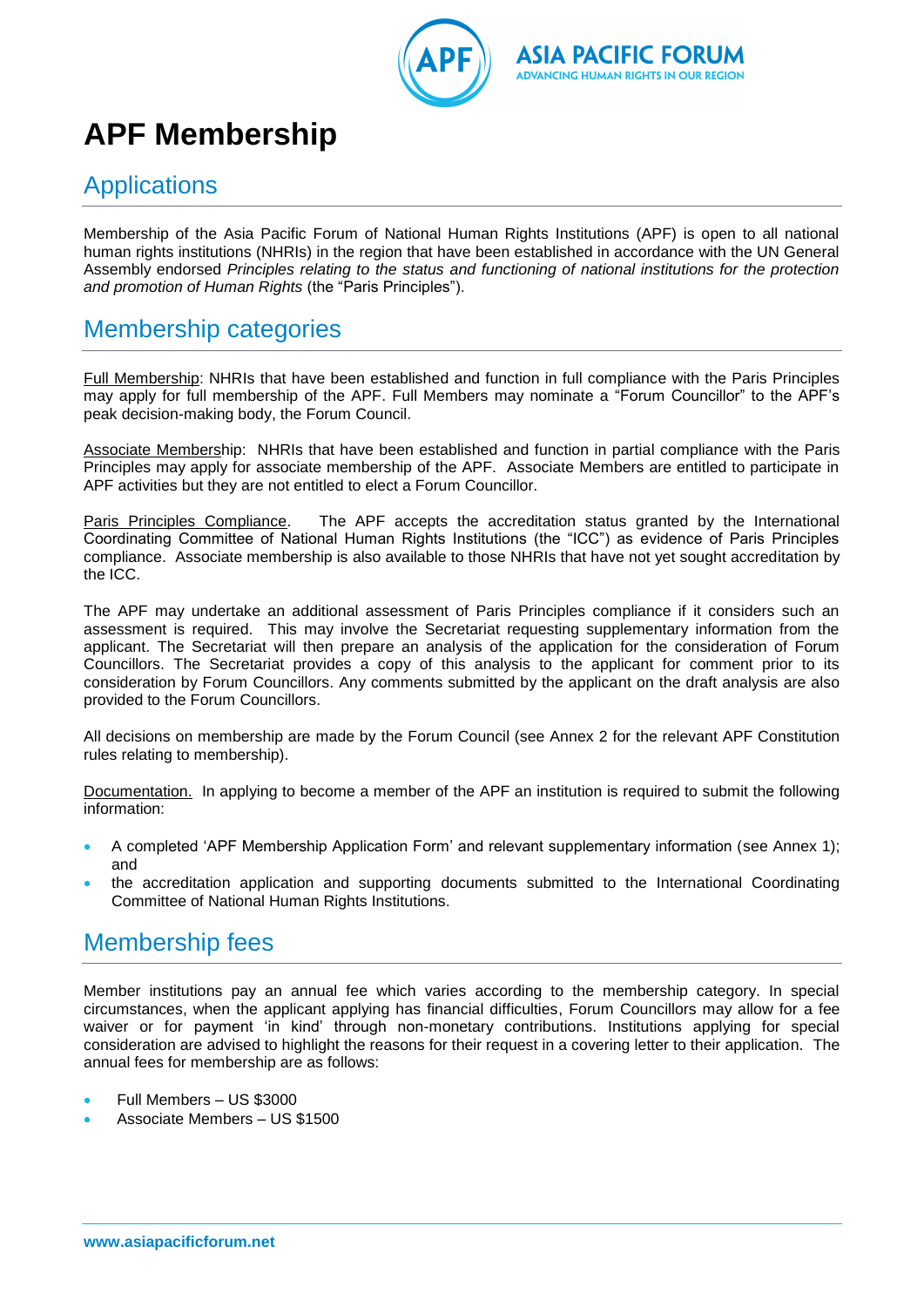## To Apply

Please complete and sign the application below, together with the checklist and attach the relevant information. Completed applications should then be sent by email to:

- [kierenfitzpatrick@asiapacificforum.net](mailto:kierenfitzpatrick@asiapacificforum.net)

- [JenniWhelan@asiapacificforum.net](mailto:JenniWhelan@asiapacificforum.net)

### **For more information**

To further discuss the membership application process, please contact Jenni Whelan at the Asia Pacific Forum of National Human Rights Institutions by email at: [JenniWhelan@asiapacificforum.net](mailto:JenniWhelan@asiapacificforum.net)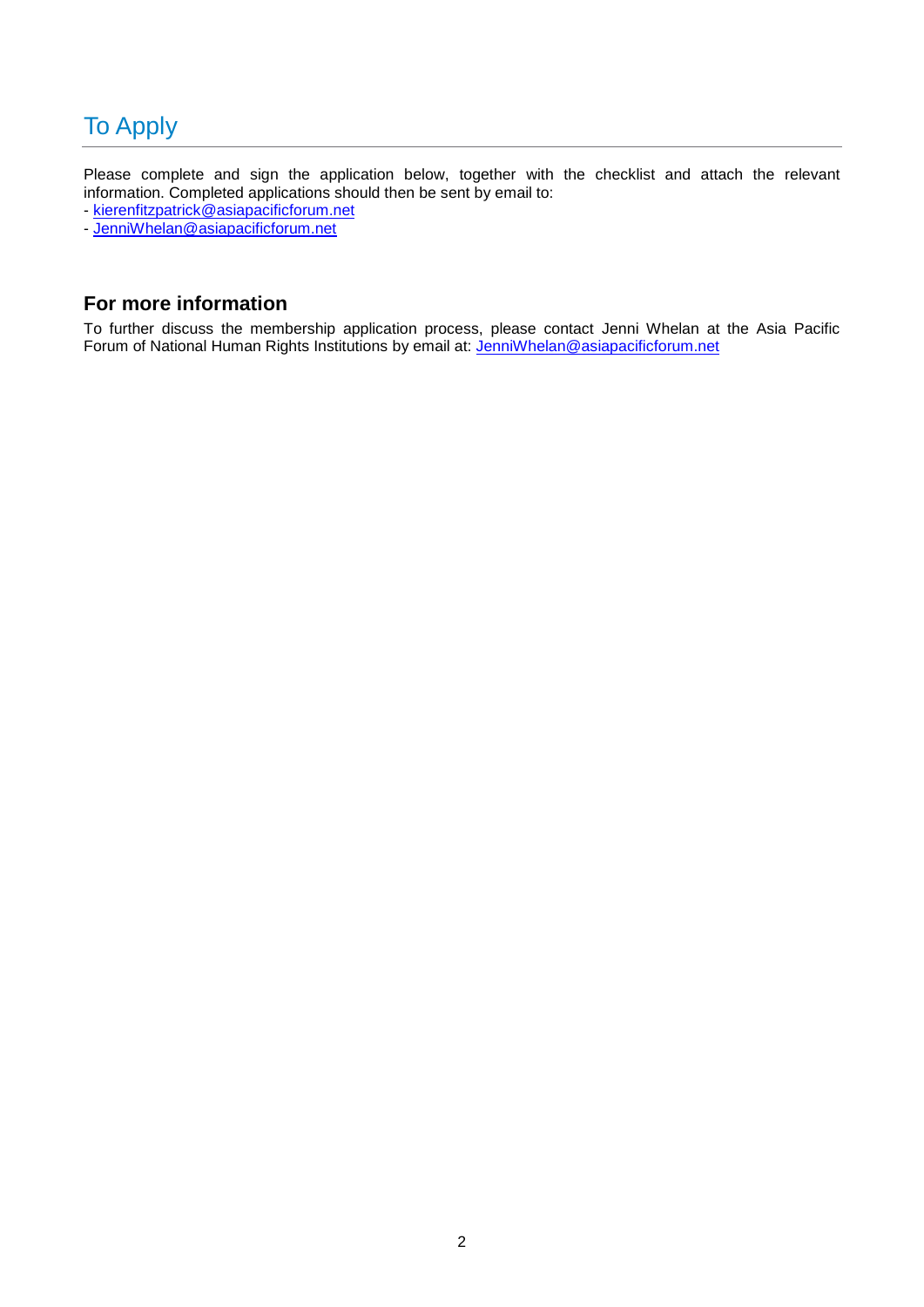# Annex 1: APF Application for Membership form

| <b>Institution name:</b>                                           |                                                                                                                                                                                                                                                                                                                                                                                                                                                                                                                          |
|--------------------------------------------------------------------|--------------------------------------------------------------------------------------------------------------------------------------------------------------------------------------------------------------------------------------------------------------------------------------------------------------------------------------------------------------------------------------------------------------------------------------------------------------------------------------------------------------------------|
| <b>Institution address:</b>                                        |                                                                                                                                                                                                                                                                                                                                                                                                                                                                                                                          |
| <b>Postal address:</b>                                             |                                                                                                                                                                                                                                                                                                                                                                                                                                                                                                                          |
| Telephone:                                                         |                                                                                                                                                                                                                                                                                                                                                                                                                                                                                                                          |
| Fax:                                                               |                                                                                                                                                                                                                                                                                                                                                                                                                                                                                                                          |
| Website:                                                           |                                                                                                                                                                                                                                                                                                                                                                                                                                                                                                                          |
| <b>Email address:</b>                                              |                                                                                                                                                                                                                                                                                                                                                                                                                                                                                                                          |
| <b>Type of Membership</b><br>applied for:<br><b>Tick box</b>       | $\Box$ Associate Membership (available to NHRIs that have been granted<br>'B' accreditation by the ICC).                                                                                                                                                                                                                                                                                                                                                                                                                 |
| <b>Mandatory</b><br>information<br>checklist:<br><b>Tick boxes</b> | $\Box$ A completed APF Membership Application form<br>$\Box$ A copy of the documentation submitted to the ICC Sub-Committee<br>on Accreditation.                                                                                                                                                                                                                                                                                                                                                                         |
| <b>Declaration</b>                                                 | (full legal name of institution)<br>We confirm that the institution formally applies to become a member of<br>the Asia Pacific Forum of National Human Rights Institutions (APF).<br>We have read and are cognisant of the requirements of the<br>Constitution of the APF insofar as it applies to matters of membership<br>(see annex 2) and agree to be bound by the rules of membership as<br>set out in the APF Constitution (the full text of which can be obtained<br>at www.asiapacificforum.net/about/governance |
|                                                                    | Signed by the Chair or President of the institution:                                                                                                                                                                                                                                                                                                                                                                                                                                                                     |
|                                                                    |                                                                                                                                                                                                                                                                                                                                                                                                                                                                                                                          |
|                                                                    |                                                                                                                                                                                                                                                                                                                                                                                                                                                                                                                          |
|                                                                    | <b>Signed by the Chief Executive Officer:</b>                                                                                                                                                                                                                                                                                                                                                                                                                                                                            |
|                                                                    |                                                                                                                                                                                                                                                                                                                                                                                                                                                                                                                          |
|                                                                    |                                                                                                                                                                                                                                                                                                                                                                                                                                                                                                                          |
|                                                                    |                                                                                                                                                                                                                                                                                                                                                                                                                                                                                                                          |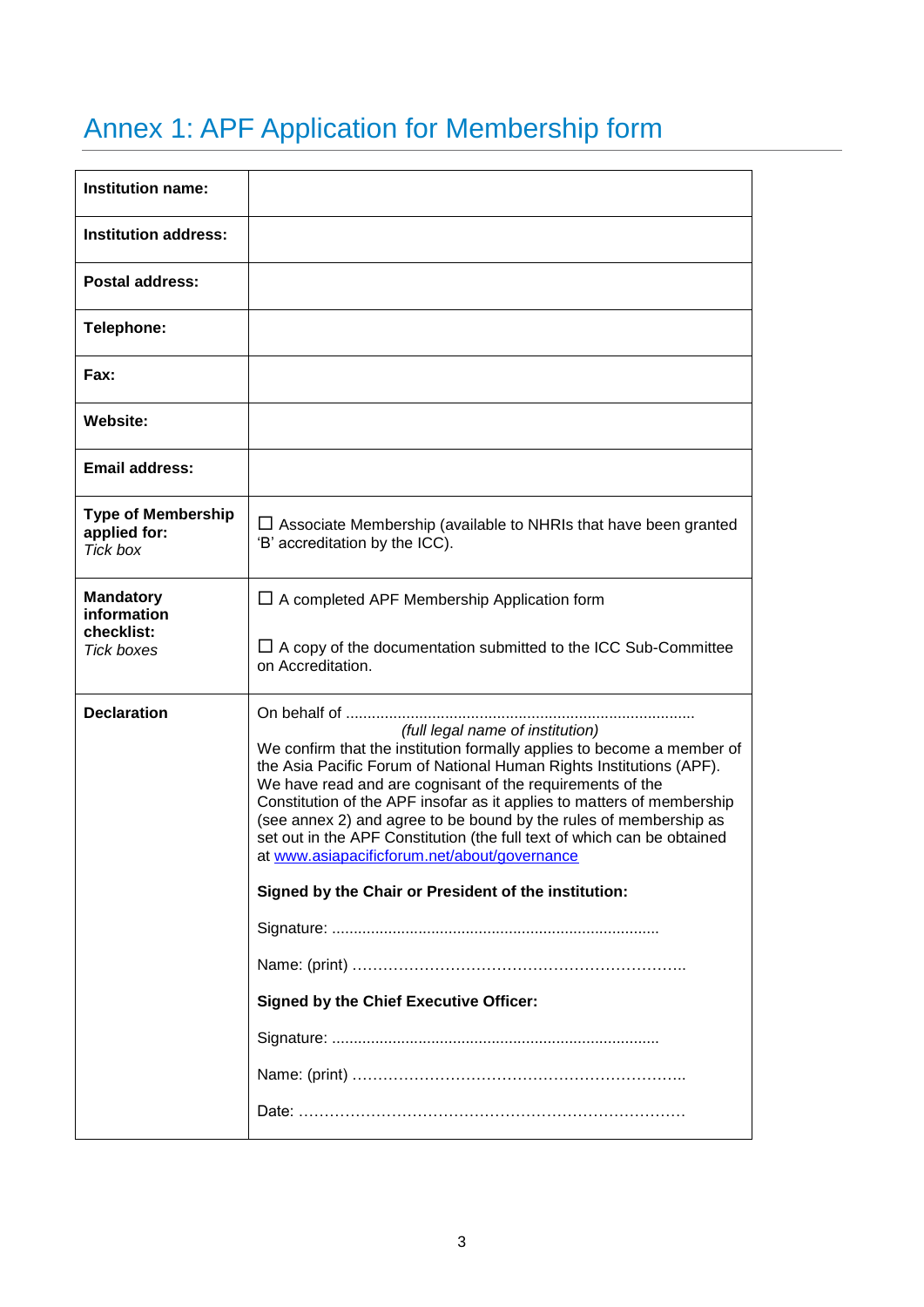| <b>CRITERIA</b>                                                                                                                                                             |                            | <b>COMPLIANCE</b>                                                           |  |
|-----------------------------------------------------------------------------------------------------------------------------------------------------------------------------|----------------------------|-----------------------------------------------------------------------------|--|
| <b>GENERAL INFORMATION</b>                                                                                                                                                  |                            |                                                                             |  |
| <b>Type of institution</b>                                                                                                                                                  |                            |                                                                             |  |
| Commission                                                                                                                                                                  | ◻                          |                                                                             |  |
| Ombudsman                                                                                                                                                                   | □                          |                                                                             |  |
| Other (specify)                                                                                                                                                             | □                          |                                                                             |  |
| <b>Jurisdiction</b>                                                                                                                                                         |                            |                                                                             |  |
| Domestic:                                                                                                                                                                   |                            | Specify the provisions                                                      |  |
| <b>Public Sector</b>                                                                                                                                                        | ◻                          |                                                                             |  |
| <b>Private Sector</b>                                                                                                                                                       | □<br>□                     |                                                                             |  |
| International                                                                                                                                                               |                            |                                                                             |  |
| Scope of jurisdiction                                                                                                                                                       |                            | Specify the provisions                                                      |  |
| General                                                                                                                                                                     | □                          |                                                                             |  |
| Thematic (specify)                                                                                                                                                          | □                          |                                                                             |  |
| <b>Mandate and structure</b>                                                                                                                                                |                            | Specify the name of the Act, regulation                                     |  |
| Is the institution established by:                                                                                                                                          |                            | etc                                                                         |  |
| Constitution                                                                                                                                                                | □                          |                                                                             |  |
| Legislation<br>۰                                                                                                                                                            | ◻                          |                                                                             |  |
| Decree                                                                                                                                                                      | □                          |                                                                             |  |
| Other                                                                                                                                                                       | □                          |                                                                             |  |
| <b>Accountability</b>                                                                                                                                                       |                            | Specify the provisions                                                      |  |
| What is the nature of the institution's accountability?                                                                                                                     |                            |                                                                             |  |
| Executive (Prime Minister/Head of State/King, etc)                                                                                                                          | ◻                          |                                                                             |  |
| Legislative<br>$\bullet$                                                                                                                                                    | $\Box$                     |                                                                             |  |
| Other                                                                                                                                                                       | $\Box$                     |                                                                             |  |
| <b>Protection and promotion functions</b>                                                                                                                                   |                            | Specify the provisions                                                      |  |
| Are these functions of protection and promotion specifically<br>defined in law?                                                                                             | $\Box$ Yes<br>$\square$ No |                                                                             |  |
| <b>Responsibility</b>                                                                                                                                                       |                            | In each of these subcategories of                                           |  |
| Does the institution have responsibility to:                                                                                                                                |                            | responsibility please specify the<br>provisions                             |  |
| Submit opinions, reports & recommendations to<br>government/parliament on any matter concerning<br>protection/promotion of human rights and without prior<br>authorization? | $\square$ Yes<br>$\Box$ No |                                                                             |  |
| Promote consistency between domestic legislation and<br>$\bullet$<br>international human rights instruments?                                                                | $\Box$ Yes<br>$\square$ No |                                                                             |  |
| Encourage ratification of such instruments in co-operation<br>$\bullet$<br>with the UN and regional & national institutions?                                                | $\Box$ Yes<br>$\square$ No |                                                                             |  |
| Contribute independently of government to UN reporting?<br>$\bullet$                                                                                                        | $\Box$ Yes<br>$\Box$ No    |                                                                             |  |
| Conduct research & education programs on human rights?<br>$\bullet$                                                                                                         | $\Box$ Yes<br>$\square$ No |                                                                             |  |
| Increase public awareness of human rights issues?                                                                                                                           | $\Box$ Yes<br>$\square$ No |                                                                             |  |
| Describe how the independence of the<br>Independence                                                                                                                        |                            |                                                                             |  |
| Is the independence of the institution guaranteed by:                                                                                                                       |                            | institution is guaranteed & the<br>relationships it has with government. If |  |
| Pluralist composition?                                                                                                                                                      |                            | any of these criteria are not currently                                     |  |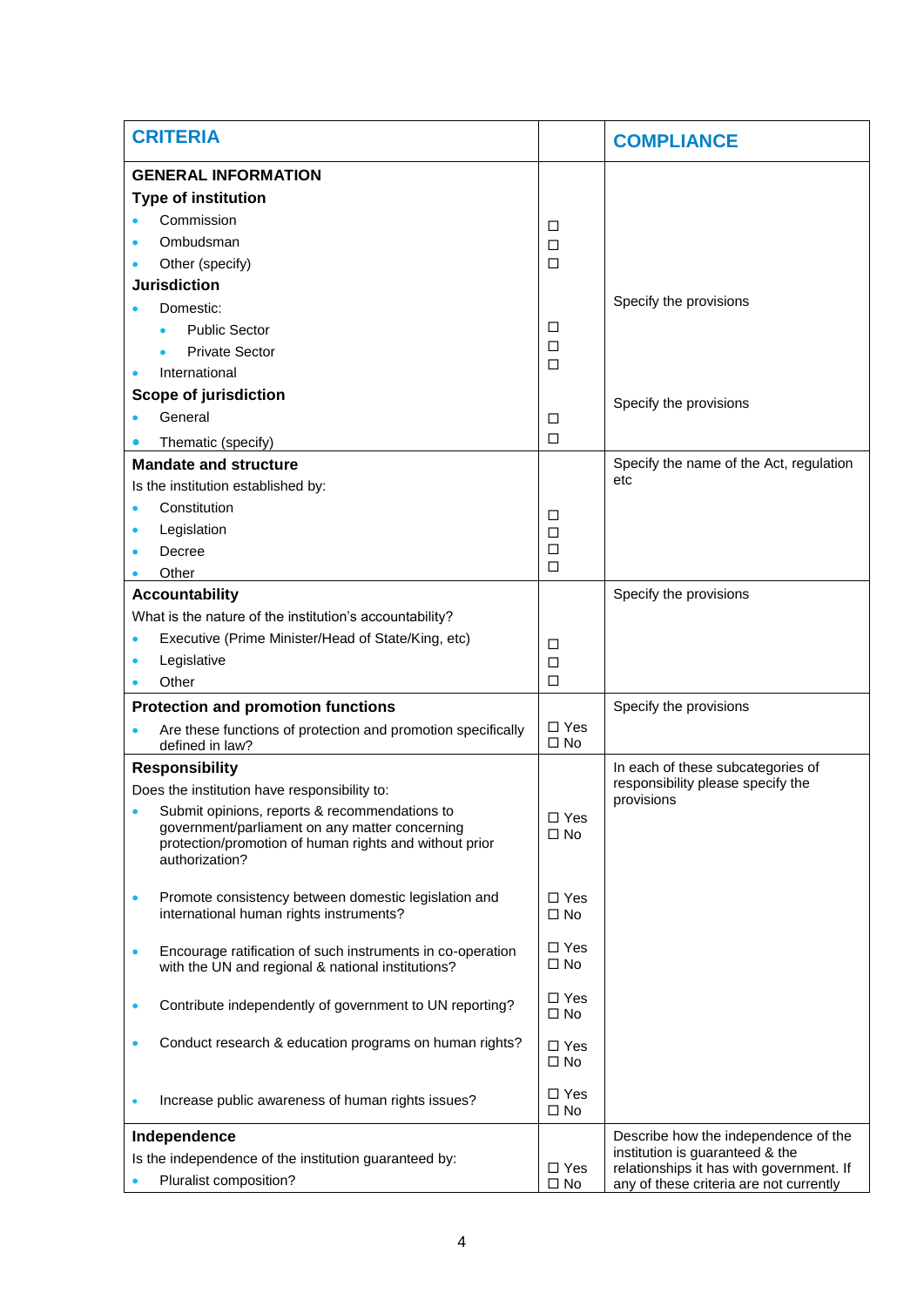|                                                                        |                                                                                                                               |                               | met, explain why                                                                  |
|------------------------------------------------------------------------|-------------------------------------------------------------------------------------------------------------------------------|-------------------------------|-----------------------------------------------------------------------------------|
| $\bullet$                                                              | Appointment & dismissal process established by law with<br>fixed term & renewable?                                            |                               | Or                                                                                |
| Financial autonomy derived from stable, adequate funding?<br>$\bullet$ |                                                                                                                               | $\square$ Yes<br>$\Box$ No    | refer to the relevant sections in your<br>Accreditation documentation             |
| $\bullet$                                                              | Legal & operational autonomy through separate legislation,<br>infrastructure, staff & resources?                              | $\Box$ Yes<br>$\square$ No    |                                                                                   |
| <b>Method of operation</b>                                             |                                                                                                                               |                               | Describe in detail how the institution                                            |
| Is the institution free to:                                            |                                                                                                                               |                               | operates in relation to its mandate                                               |
| $\bullet$                                                              | Meet regularly & as required?                                                                                                 | $\Box$ Yes<br>$\square$ No    | Or<br>refer to the relevant sections in your                                      |
| $\bullet$                                                              | Review any matter within own jurisdiction on referral from<br>government, by individual complaint or suo moto?                | $\square$ Yes<br>$\square$ No | Accreditation documentation                                                       |
| $\bullet$                                                              | Hear any person & obtain any information related to a<br>matter within jurisdiction?                                          | $\Box$ Yes<br>$\square$ No    |                                                                                   |
| $\bullet$                                                              | Make public its findings & recommendations (eg through<br>annual report)?                                                     | $\Box$ Yes<br>$\square$ No    |                                                                                   |
| $\bullet$                                                              | Establish local & regional sections?                                                                                          | $\Box$ Yes<br>$\square$ No    |                                                                                   |
| $\bullet$                                                              | Maintain consultation with other bodies (eg NGOs) when<br>carrying out its functions?                                         | $\Box$ Yes<br>$\Box$ No       |                                                                                   |
| Additional criteria - Institutions with quasi-judicial                 |                                                                                                                               |                               | Explain in detail any complaint handling<br>function of the institution including |
| competence                                                             |                                                                                                                               |                               | nature of complaints and methods of                                               |
| $\bullet$                                                              | Is the institution competent to:                                                                                              |                               | resolution                                                                        |
|                                                                        | Potentially hear individual complaints?                                                                                       | $\square$ No                  | Or                                                                                |
| $\bullet$                                                              | Potentially seek settlement through conciliation or binding<br>decisions, with confidentiality?                               | $\Box$ Yes<br>$\square$ No    | refer to the relevant sections in your<br>Accreditation documentation             |
| $\bullet$                                                              | Inform the complainant of their rights & remedies and<br>ensure the process is accessible?                                    | $\Box$ Yes<br>$\Box$ No       |                                                                                   |
| $\bullet$                                                              | Potentially make recommendations to competent<br>authorities, make enforceable decisions or refer to<br>specialised tribunal? | $\Box$ Yes<br>$\square$ No    |                                                                                   |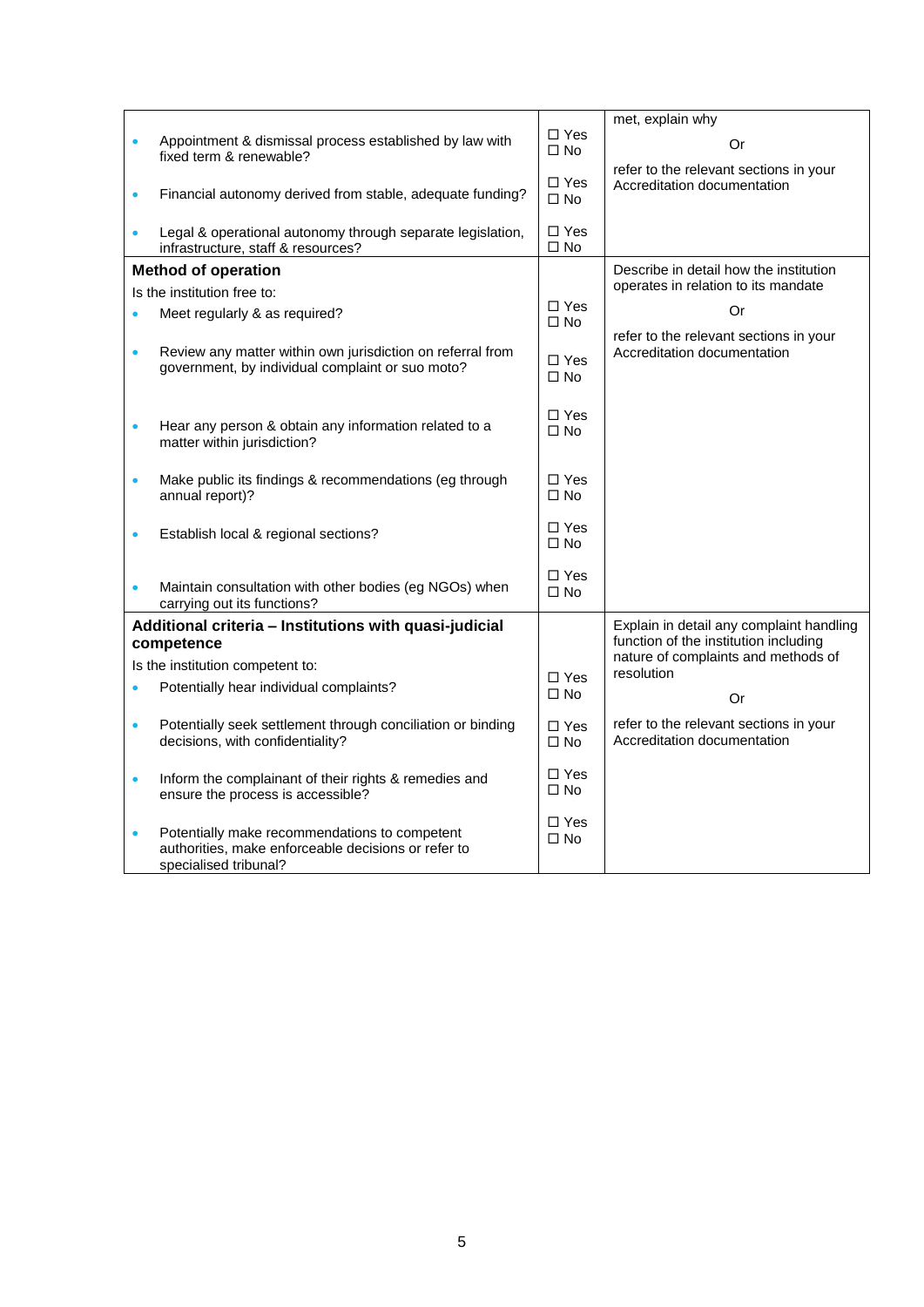### 11. Membership

#### **11.1 Full members**

#### (a) **Qualifications of full members**

Each full member must be a national human rights institution in the Asia Pacific region which in the opinion of the Forum councillors complies with the Paris Principles. Accreditation by the International Coordinating Committee of National Human Rights Institutions as an 'A' status national human rights institution may be taken as evidence of compliance with the Paris Principles.

#### (b) **Initial members**

The initial members are:

- (1) Human Rights and Equal Opportunity Commission of Australia;
- (2) National Human Rights Commission of India;
- (3) Indonesian National Commission on Human Rights;
- (4) Human Rights Commission of New Zealand;
- (5) Commission on Human Rights of the Philippines;
- (6) Human Rights Commission of Sri Lanka;
- (7) Fiji Human Rights Commission; and
- (8) Human Rights Commission of Nepal.

#### (c) **Status**

The initial members are full members.

#### (d) **Admission of full members**

- (1) The Forum councillors may admit any institution, meeting the qualifications set out in rule 11.1(a), to full membership of the Forum.
- (2) Every application for full membership must be:
	- (A) made in writing and signed by the applicant;
	- (B) in the form prescribed by the Forum councillors, and
	- (C) accompanied by a statement of accreditation status granted by the International Coordinating Committee of National Human Rights Institutions.
- (3) Subject to rule  $11.1(d)(4)$ , at the next meeting of the Forum councillors after the receipt of an application for membership, the Forum councillors must consider the application and decide whether to admit or reject the admission of the applicant. The Forum councillors need not give any reason for rejecting an application.
- (4) The Forum councillors may, at their discretion, defer the consideration of an application for full membership.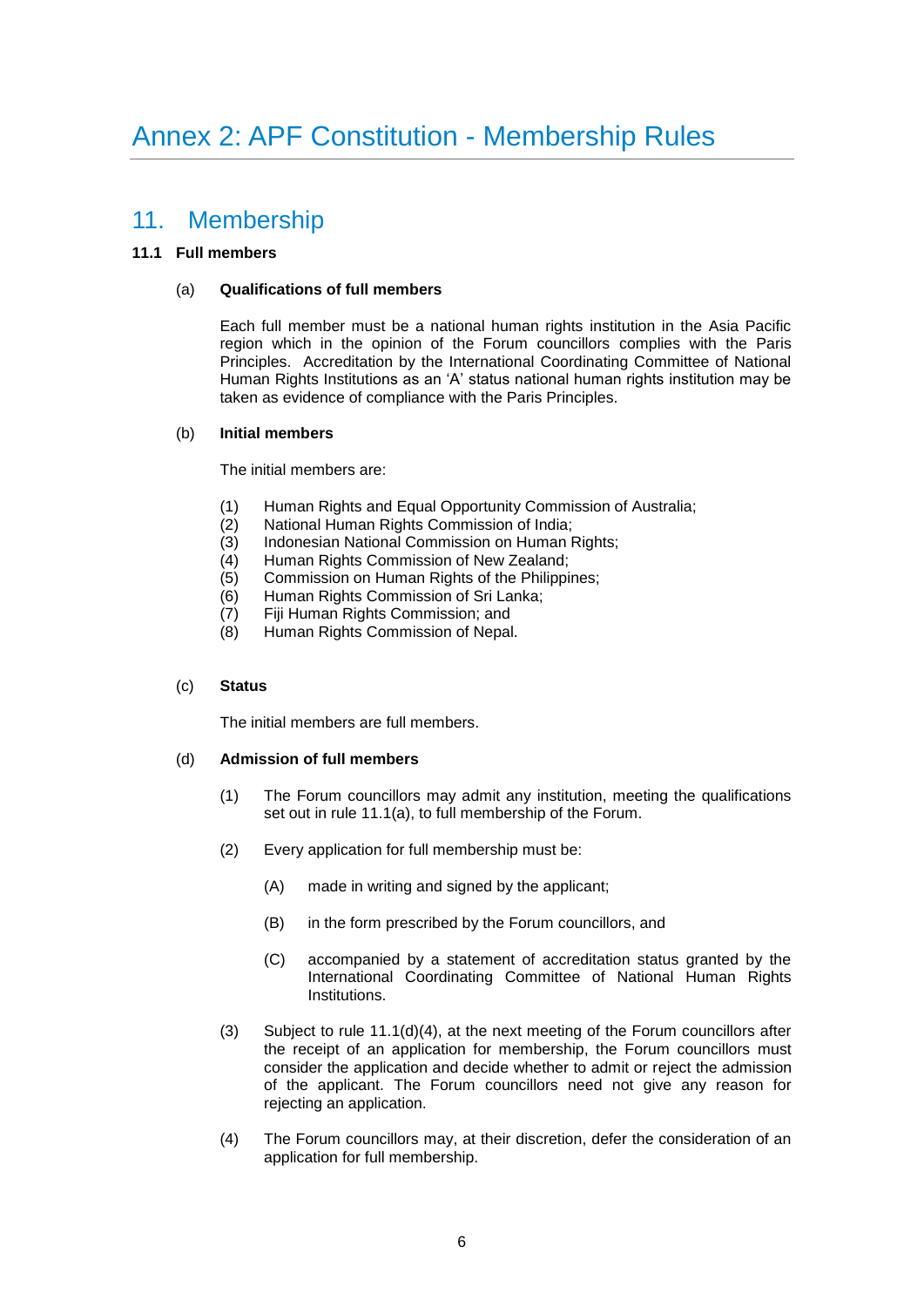#### **11.2 Associate members**

#### (a) **Qualifications of associate members**

Each associate member must be a national human rights institution in the Asia Pacific region which, in the opinion of the Forum councillors, is in partial compliance with the Paris Principles. Accreditation by the International Coordinating Committee of National Human Rights Institutions as a 'B' status national human rights institution may be taken as evidence of partial compliance with the Paris Principles.

#### (b) **Admission of associate members**

- (1) The Forum councillors may admit any institution having the characteristic set out in rule 11.2(a) to associate membership of the Forum.
- (2) Every application for associate membership must be:
	- (A) made in writing and signed by the applicant;
	- (B) in the form prescribed by the Forum councillors; and
	- (C) accompanied by a statement of accreditation status granted by the International Coordinating Committee of National Human Rights Institutions.
- (3) Subject to rule 11.2(b)(4), at the next meeting of the Forum councillors after the receipt of an application for associate membership, the Forum councillors must consider the application and decide whether to admit or reject the admission of the applicant. The Forum councillors need not give any reason for rejecting an application.
- (4) The Forum councillors may, at their discretion, defer the consideration of an application for associate membership.

#### (c) **Rights of associate members**

Associate members have no voting rights.

#### **11.3 Review of member compliance with the Paris Principles**

#### (a) **Occasion for review**

- (1) The Forum councillors may, on their own motion and at any time, decide to review the compliance of a full member with the Paris Principles.
- (2) A member must notify the Forum if there has been any change to the constitutional and/or legislative base or administration of the institution which materially impacts upon its compliance with, or ability to comply with, the Paris Principles.

#### (b) **Review**

- (1) Following a decision to review under rule 11.3(a)(1) or receipt of a notification under rule 11.3(a)(2), the Forum councillors must meet to consider whether the institution complies with the Paris Principles.
- (2) If the Forum councillors decide that the institution does not so comply, they may, by resolution, downgrade, suspend or expel a member under rule 12.